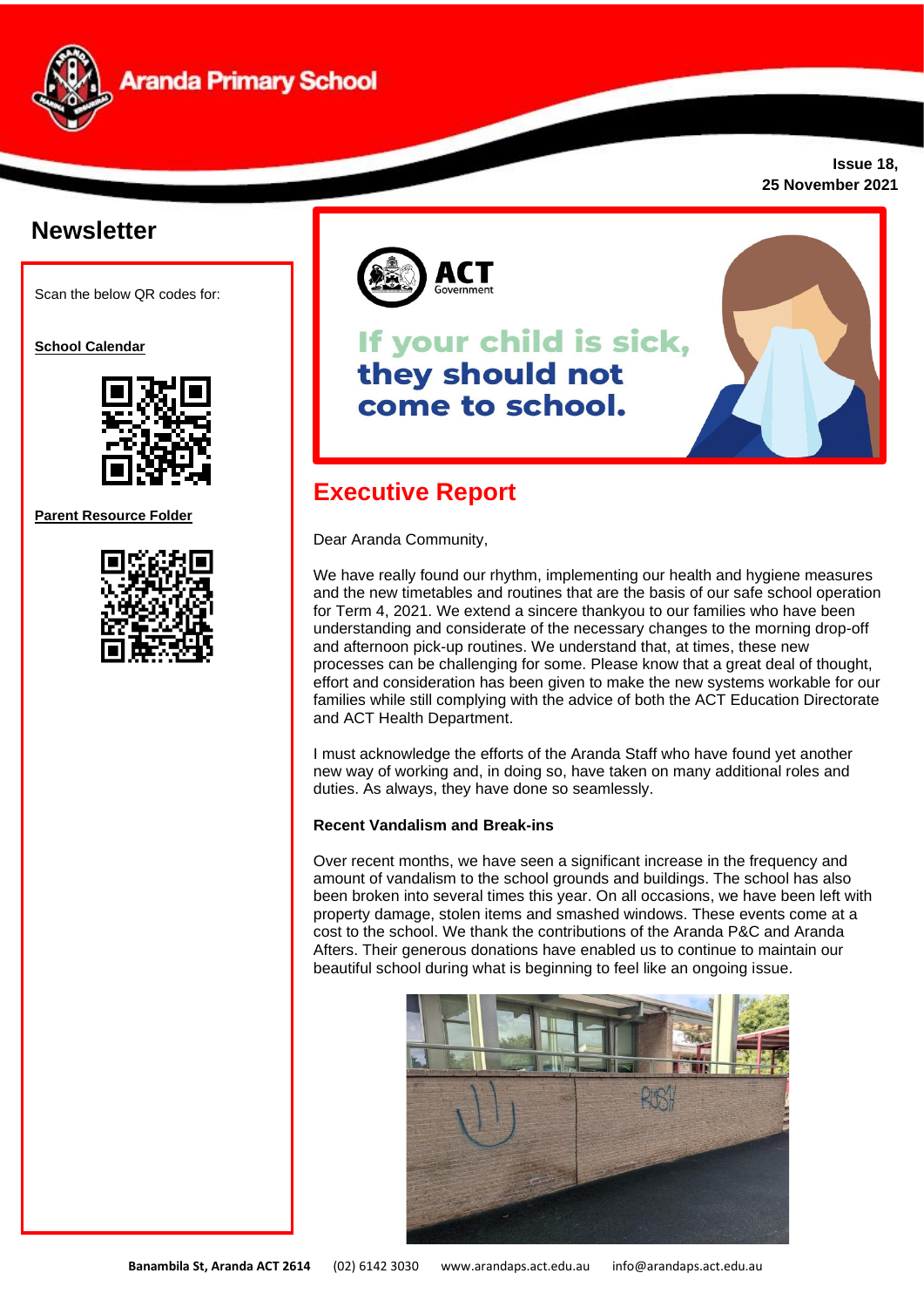

# **Aranda Primary School**

## **Important Messages**

*Current, up-to-date information* Updated information for the education sector and other public sectors can be found on the Education Directorate's website [\(https://www.education.act.gov.au\)](https://www.education.act.gov.au/) and **ACT Health** 

[\(https://www.health.act.gov.au\)](https://www.health.act.gov.au/)

#### *Seesaw*

If you are unable to access Seesaw, or do not receive communications from the school to connect your child, please contact the Front Office with your updated email address.

### *Uniform Shop*

The uniform shop is open for Flexischools orders only. If you have any questions, please email [apsuniformshop@gmail.com.](mailto:apsuniformshop@gmail.com)

### *Canteen*

The Canteen operates from Wednesday to Friday. The Canteen can be contacted via email on [arandacanteen@gmail.com](mailto:arandacanteen@gmail.com) or phone on 0459 599 114.

#### *Medication at School*

**sn** left in school bags during the day. All student medication must be signed in by a parent/carer at the Front Office on arrival at school. Medication must be clearly labelled with the child's name and class. No medication is to be

#### *Newsletter Publication Deadline*

Items for inclusion in the fortnightly newsletter must be emailed to [info@arandaps.act.edu.au](mailto:info@arandaps.act.edu.au) by 3.30 pm every odd week on a Tuesday.

#### *Anaphylaxis*

Aranda Primary School is an ANAPHYLAXIS AWARE SCHOOL avoiding eggs and all nuts. Our policy is available on the website.

### **Keep your child home if they are sick**



The Covid-19 pandemic is not over. Restrictions are still in place – including in our schools – and we all need to be vigilant. This includes not sending children to school when they are sick.

If your child has any kind of illness, even if it is just a runny nose, they must not come to school. If your child is unwell at school, you will be asked to collect them.

It is important we limit the spread of disease during this pandemic. By doing the right thing you can help keep Canberra Covid-safe.

## **Aranda Primary School's Unwrapped Picnic**





Last Monday 15 November, Aranda Primary School enjoyed taking part in an 'Unwrapped Picnic' as a part of our sustainability program, Plastic Oceans. The aim of the picnic was to educate and remind students about the importance of reducing single-use plastic. It was wonderful to see so many delicious and plasticfree lunchboxes. Through our amazing efforts, we raised a total of \$385. This will go directly to Plastic Oceans Australasia's mission to change the world's attitude towards plastic. In addition, we are absolutely thrilled to announce we took out the sensational prize of 'Best School Picnic'.